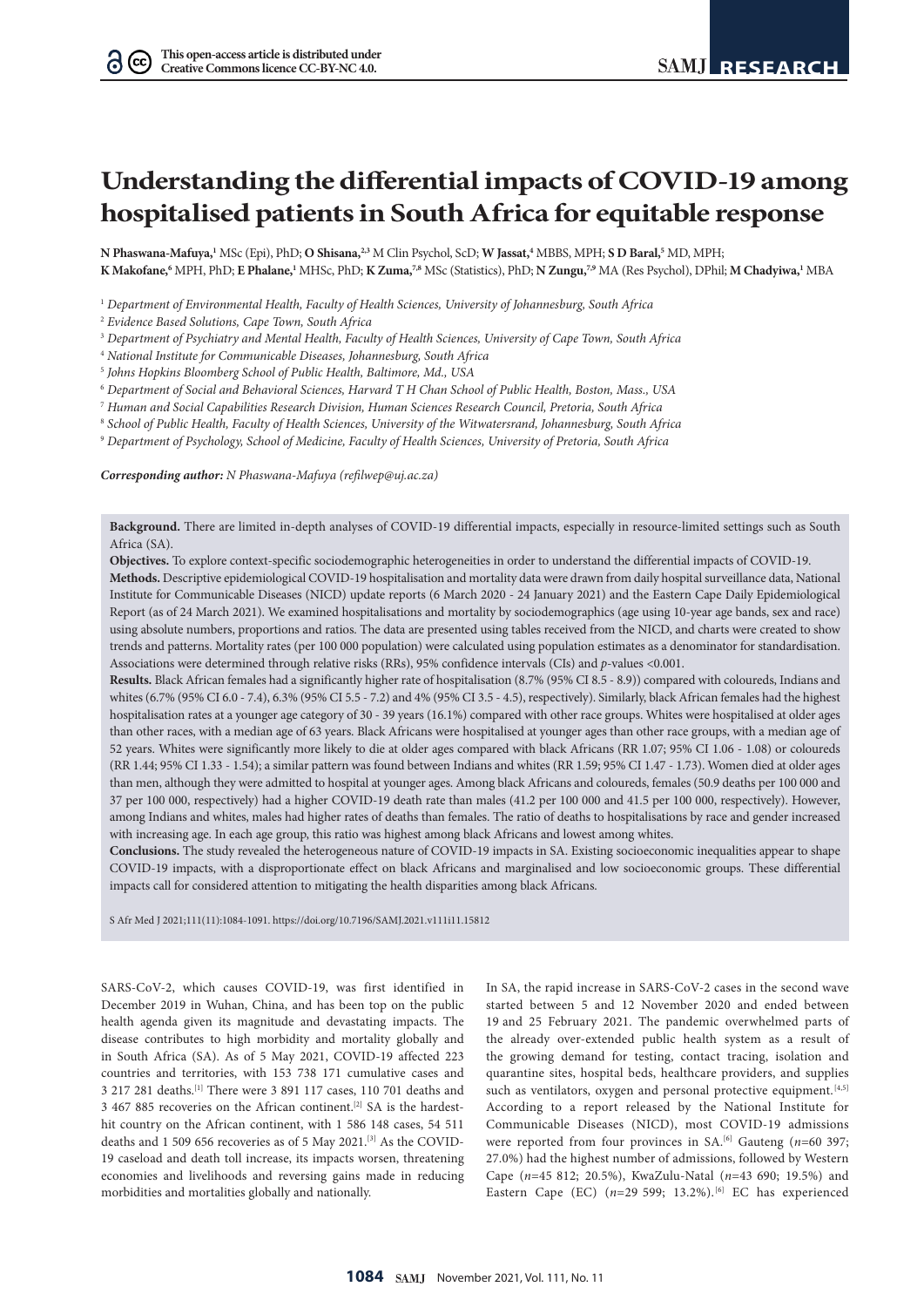massive challenges in securing hospital beds.[7] In one instance, the private sector hospitals could not accommodate additional patients and referred patients to public hospitals.[8,9] Mortuaries were also overwhelmed and could not cope with burials.<sup>[10,11]</sup> The pandemic has resulted in overstretched public funds,<sup>[12]</sup> economic disruption coupled with high rates of unemployment,<sup>[13]</sup> increased public discord on the best strategy to manage the pandemic, [14] and declining population mental health.<sup>[15,16]</sup> The SA government responses included a range of COVID-19 impact mitigation strategies such as social welfare support, social relief grants, public-private hospital partnerships, and job creation initiatives for vulnerable populations.[17,18] While these interventions brought temporary relief, they remain unsustainable.

SA is characterised by heterogeneities in socioeconomic status, exposure risk, poverty levels, and healthcare and healthcare access, among others.<sup>[19,20]</sup> These heterogeneities may result in differential impacts of COVID-19 across groups. Differential impacts of COVID-19 have been reported elsewhere.[21-23]

Sociodemographic factors may increase the risk of COVID-19 diagnoses and deaths in black African communities.<sup>[24]</sup> There are limited in-depth analyses of COVID-19 differential impacts, especially in resource-limited settings such as SA.[25] It is critical to understand the differential impacts of COVID-19 severity and mortality to guide control measures, inform epidemiological models, ensure appropriate resource allocation, and ultimately attain an equitable response.

#### **Objectives**

To explore available information to strengthen the evidence base for context-specific heterogeneities in sociodemographics that may potentiate or reduce COVID-19 adverse outcomes.

# **Methods**

This descriptive epidemiological study utilised data from the NICD Surveillance Update Reports, the Daily Hospital Surveillance (DATCOV) report and the Eastern Cape Daily Epidemiological Report (EC Report) for SARS-CoV-2.[6,26] We abstracted cumulative COVID-19 cases, recoveries and mortalities as well as sociodemographic characteristics (e.g. age, gender, race, type of facility) reported between 6 March 2020 and 24 January 2021 from DATCOV<sup>[6]</sup> and as of 24 March 2021 from the EC Report;<sup>[26]</sup> we could not obtain data for exact periods, but observed the epidemiological trends, in which there have not been any huge differences.

To assess differential impacts of COVID-19, we examined hospitalisations and mortality by sociodemographics such as age, sex and race using absolute numbers, proportions, ratios and rates per 100 000 people. In addition, for COVID-19 hospitalisation we requested descriptive epidemiological data from the NICD using 215 028 COVID-19 hospitalisations reported from 644 healthcare facilities, 393 in the public and 251 in the private sector, between 6 March 2020 and 24 January 2021. The data provided by the NICD were presented in the form of tables and stratified as follows using absolute numbers and proportions: COVID-19 hospitalisations by age, sex and race, and COVID-19 mortality by age, sex, and race. We also assessed descriptive epidemiological data from the EC Report using 31 498 COVID-19 hospitalisations reported from eight facilities, 22 101 in public and 9 397 in private sector facilities, as of 24 March 2021.

Data were reported in 10-year age bands. We assumed that actual ages were uniformly distributed within these bands. The race comparisons are based on the data for people whose race was known.

We constructed charts for each table that the NICD initially provided to assess trends and patterns of hospitalisations and deaths according to sociodemographics in a simple manner.

The data from the NICD DATCOV report that we utilised were based on available information at the time of reporting. There might therefore be slight changes if new information from the laboratory or districts was submitted late.<sup>[6]</sup>

Using the cross-tabulations from NICD descriptive data, we manually computed relative risk (RR), 95% confidence intervals (CIs) and *p*-values <0.001 for hospitalisations and mortality.

Mortality rates were calculated using population estimates as a denominator for each race and age group for standardisation. 'COVID-19 death is defined for surveillance purposes as a death resulting from a clinically compatible illness in a probable or confirmed COVID-19 case; unless there is a clear alternative cause of death that cannot be related to COVID-19; there should be no period of complete recovery between the illness and death.'[27]

The case fatality rate (CFR) used was taken from the NICD Epidemiological Report and the EC Report. It was calculated as COVID-19 deaths divided by COVID-19 deaths plus COVID-19 discharges, excluding individuals still in hospital.<sup>[6,26]</sup>

The DATCOV is a hospital-based surveillance system that the SA government endorsed on 15 July 2020. This surveillance system monitors COVID-19 hospital admissions, related health outcomes, and the epidemiology of COVID-19 among hospitalised patients to guide control measures and resource allocation.<sup>[6]</sup> To date, all 644 SA hospitals (251 private and 393 public hospitals) report COVID-19 hospitalisations to DATCOV. The surveillance system consolidates records received from hospitals on age, sex, race, occupation, comorbid conditions, and outcomes of hospital admission among confirmed SARS-CoV-2 cases (positive reverse transcriptionpolymerase chain reaction assay and antigen tests) who stay in hospital for 1 full day or longer.<sup>[6,26]</sup>

The NICD conducts quality checks on merged data by removing duplicate entries, adding missing data extracted from other sources, and removing patients found to be COVID-19-negative compared with the laboratory master list of all COVID-19 cases.<sup>[6,26]</sup> Furthermore, the NICD conducts validation checks to identify data errors, and routine checks for correctness, completeness and outliers; they then address these to ensure data quality. The DATCOV surveillance system is further enriched through the Notifiable Medical Conditions (NMC) database and the Master Line List (NMC-SS). Daily patient line lists and summary reports are produced from DATCOV and shared with respective provinces. The NICD has also created application programming interfaces to ensure direct access to the database by key stakeholders who need them for public health interventions.<sup>[6]</sup> The Ministerial Advisory Committee and the Inter-Ministerial Task Team use the data to inform modelling and guidelines on clinical and public health measures.

The DATCOV surveillance system received approval from the Human Research Ethics Committee (Medical), University of the Witwatersrand (ref. no. M160667). All personal information concerning patients and their health status, treatment, or stay in a health establishment is kept confidential on a secure server and de-linked to ensure anonymity. Similarly, NICD reports contain aggregated patient information without personal identifiers. The names of hospitals are also anonymised when reporting the findings. All data stored in DATCOV are only shared with individuals involved in the surveillance system with password encryption. The NICD surveillance update reports, which are publicly available, were used to determine cumulative cases, deaths and recoveries.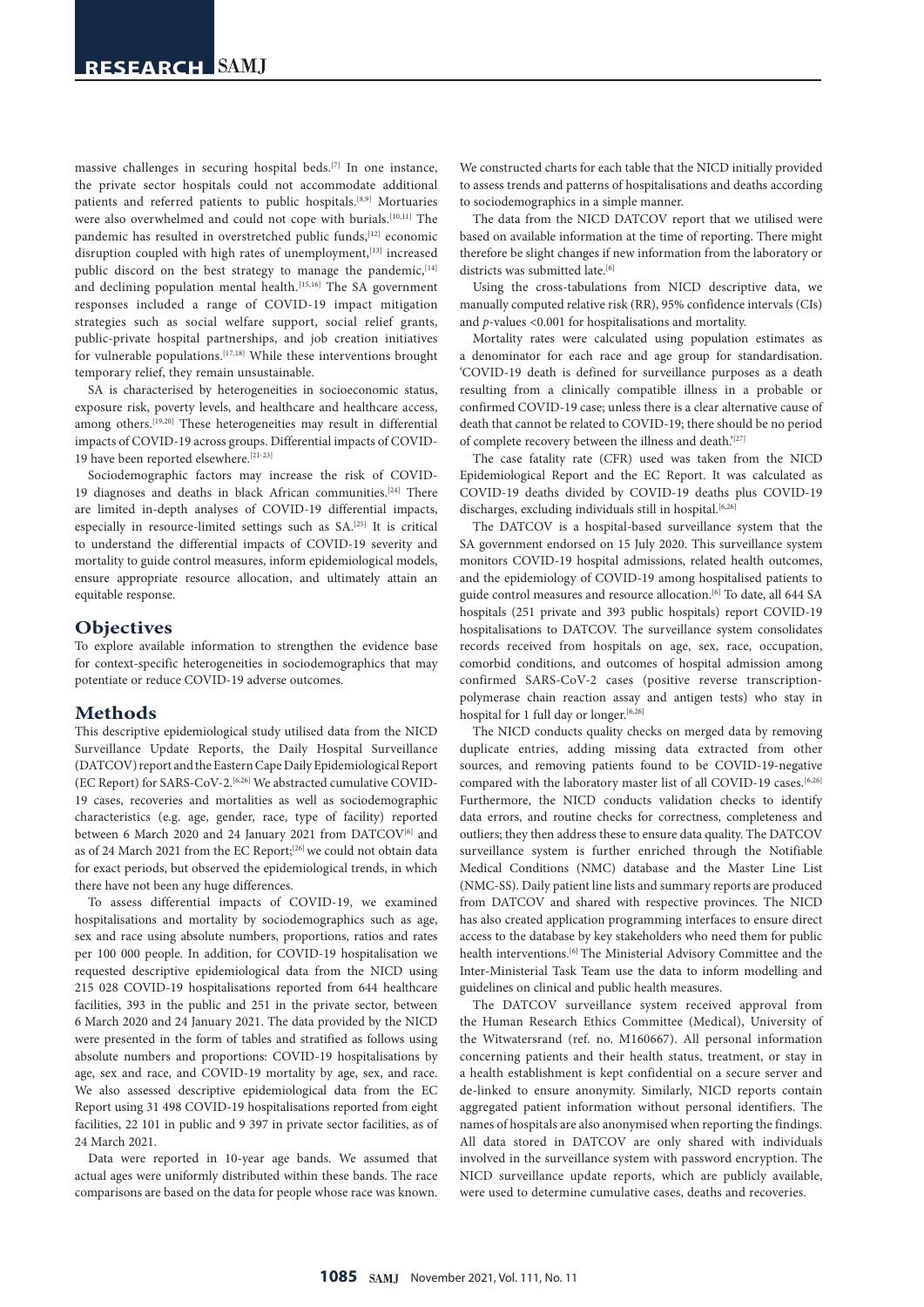# **Results**

## **COVID-19 hospital admissions by race and sex in SA, 6 March 2020 - 24 January 2021**

Based on the DATCOV database with all the hospital admissions for COVID-19 from 6 March 2020 to 24 January 2021, the cumulative data in Table 1 show the distribution in admission (percentages) by race, age and gender. The 215 028 persons represent a national hospitalisation rate of 36 per 10 000 during this period. The highest hospitalisation rate was among persons aged 50 - 59 years and the lowest among those aged 0 - 9 years. Complete analysis of admissions data by race is hampered by the large number of hospitalised patients whose race was not reported (*n*=74 854). Overall, white people were hospitalised at older ages than other race groups, with a median age of 63 years (Fig. 1). Black Africans were hospitalised at younger ages than other race groups – the median age was 52 years.

Table 2 and Fig. 2 show the number and proportion of deaths by race and gender. Analysis of mortality patterns was conducted by comparing those aged <50 years and those aged ≥50 years. There was a significant association in mortality patterns between age and race; whites were significantly more likely to die at older ages than black Africans (RR 1.07; 95% CI 1.06 - 1.08). A similar pattern of whites being significantly more likely to die at an older age compared with coloureds was seen (RR 1.44; 95% CI 1.33 - 1.54; *p*<0.001), and also between Indians and whites (RR 1.59; 95% CI 1.47 - 1.73; *p*<0.001).

Fig. 3 shows the ratio of deaths to hospitalisations by race and gender, drawn from Tables 1 and 2. Overall, the ratio increased with older age. In each age group, this ratio was highest among black Africans and lowest among whites. This difference was more considerable for the older age groups, and among women compared with men.

Analysis of race, age and sex rates of hospitalisation showed variation. In the age group 20 - 29 years, black African females had

| Table 1. Proportion (%) of COVID-19 hospital admissions by race and sex in South Africa, 6 March 2020 - 24 January 2021* |                      |        |          |      |        |         |        |      |        |      |                |        |              |
|--------------------------------------------------------------------------------------------------------------------------|----------------------|--------|----------|------|--------|---------|--------|------|--------|------|----------------|--------|--------------|
| Age group                                                                                                                | <b>Black African</b> |        | Coloured |      | Indian |         | White  |      | Other  |      | <b>Unknown</b> |        |              |
| (years)                                                                                                                  | Female               | Male   | Female   | Male | Female | Male    | Female | Male | Female | Male | Female         | Male   | <b>Total</b> |
| $0 - 9$                                                                                                                  | 1.5                  | 2.7    | 2.2      | 3.3  | 0.9    | 1.0     | 0.7    | 0.7  | 1.7    | 0.4  | 1.4            | 1.8    | 1.8          |
| $10 - 19$                                                                                                                | 2.6                  | 2.3    | 1.7      | 1.5  | 0.8    | 0.8     | 1.1    | 0.7  | 4.2    | 1.2  | 1.5            | 1.2    | 1.9          |
| $20 - 29$                                                                                                                | 8.7                  | 5.6    | 6.7      | 4.6  | 6.3    | 2.9     | 4.0    | 1.8  | 10.0   | 9.5  | 7.2            | 4.0    | 6.3          |
| $30 - 39$                                                                                                                | 16.1                 | 14.3   | 12.9     | 9.9  | 12.0   | 10.5    | 7.7    | 5.2  | 23.3   | 23.6 | 14.3           | 10.8   | 13.6         |
| $40 - 49$                                                                                                                | 17.3                 | 19.9   | 17.0     | 18.7 | 18.5   | 20.8    | 12.0   | 13.0 | 20.0   | 24.0 | 15.8           | 17.8   | 17.5         |
| $50 - 59$                                                                                                                | 21.9                 | 23.2   | 23.6     | 26.7 | 23.8   | 26.3    | 19.1   | 21.7 | 12.5   | 18.6 | 21.0           | 23.9   | 22.5         |
| $60 - 69$                                                                                                                | 17.4                 | 18.9   | 19.5     | 21.3 | 19.4   | 21.1    | 19.1   | 23.1 | 9.2    | 13.2 | 18.5           | 20.4   | 18.9         |
| $70 - 79$                                                                                                                | 9.8                  | 9.5    | 11.3     | 9.9  | 12.5   | 12.9    | 18.5   | 21.5 | 15.8   | 7.0  | 11.7           | 12.7   | 11.3         |
| $\geq 80$                                                                                                                | 4.7                  | 3.5    | 5.0      | 3.9  | 5.8    | 3.6     | 17.8   | 12.2 | 3.3    | 2.5  | 6.8            | 5.7    | 5.6          |
| Unknown                                                                                                                  | 0.1                  | 0.1    | 0.1      | 0.1  | 0.1    | 0.1     | 0.1    | 0.0  | 0.0    | 0.0  | 1.8            | 1.6    | 0.6          |
| Total, %                                                                                                                 | 100                  | 100    | 100      | 100  | 100    | 100     | 100    | 100  | 100    | 100  | 100            | 100    | 99.9         |
| Total, $n$                                                                                                               | 64 501               | 43 652 | 5 3 9 4  | 4956 | 3629   | 4 7 8 0 | 5878   | 6847 | 120    | 242  | 39 871         | 34 983 | 215 028      |

\*Excludes 72 admissions with no information on race in various race groups and 112 with unknown gender.<br>Source: National Institute of Communicable Diseases, Daily Hospital Surveillance (DATCOV) data from 6 March 2020 to 24



*Fig. 1. Age distribution of COVID-19 hospitalisations in South Africa by race and gender, 6 March 2020 - 24 January 2021. Source: National Institute of Communicable Diseases, Daily Hospital Surveillance (DATCOV) data from 6 March 2020 to 24 January 2021[6] (based on Table 1).*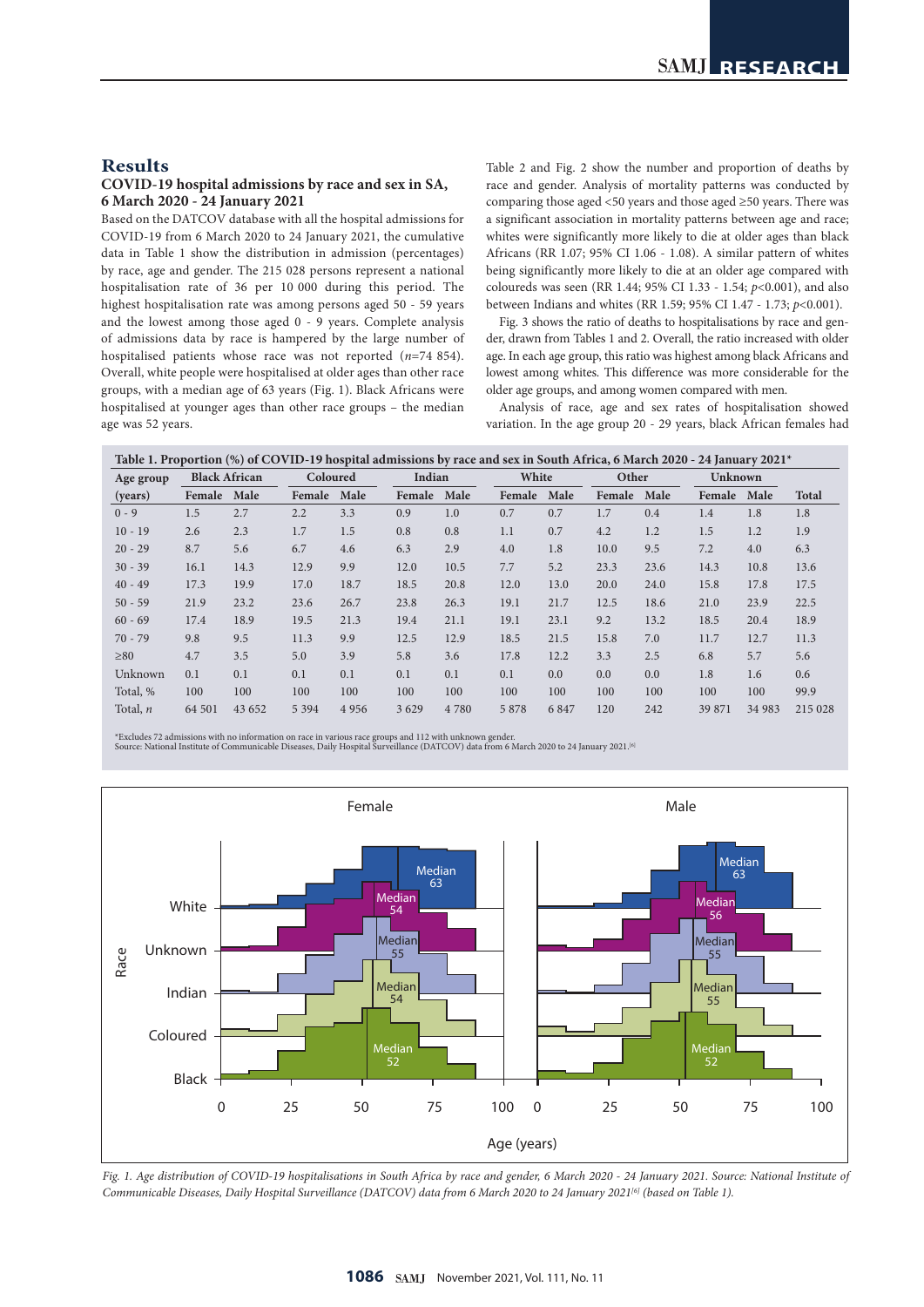| Africa, 6 March 2020 - 24 January 2021 |                      |                |                |                |                |                  |                |                |                |         |              |
|----------------------------------------|----------------------|----------------|----------------|----------------|----------------|------------------|----------------|----------------|----------------|---------|--------------|
|                                        | <b>Black African</b> |                | Coloured       |                | Indian         |                  | White          |                | <b>Unknown</b> |         |              |
| Age group (years)                      | Female               | Male           | Female         | Male           | Female         | Male             | Female         | Male           | Female         | Male    | <b>Total</b> |
| $0 - 9$                                | 53                   | 42             | $\Omega$       | 6              |                |                  |                | $\Omega$       | 8              | 7       | 119          |
| $10 - 19$                              | 41                   | 40             | $\overline{2}$ | $\overline{3}$ | $\overline{0}$ | $\boldsymbol{0}$ | $\overline{4}$ |                | 14             | 13      | 118          |
| $20 - 29$                              | 241                  | 136            | 12             | 7              | 10             | 7                | 8              | $\overline{4}$ | 86             | 79      | 590          |
| $30 - 39$                              | 725                  | 571            | 47             | 47             | 39             | 36               | 17             | 17             | 324            | 275     | 2098         |
| $40 - 49$                              | 1 370                | 1 1 9 7        | 99             | 128            | 83             | 135              | 60             | 98             | 632            | 751     | 4 5 5 3      |
| $50 - 59$                              | 2 7 9 4              | 2 2 0 9        | 208            | 272            | 129            | 220              | 118            | 211            | 1 2 3 5        | 1 5 3 1 | 8927         |
| $60 - 69$                              | 3 4 9 8              | 2 9 9 0        | 317            | 330            | 167            | 278              | 200            | 356            | 1718           | 1936    | 11790        |
| $70 - 79$                              | 2 4 6 4              | 1785           | 194            | 189            | 146            | 220              | 233            | 452            | 1 3 5 6        | 1 604   | 8 6 4 3      |
| $\geq 80$                              | 1 3 6 1              | 714            | 117            | 76             | 85             | 74               | 291            | 338            | 922            | 828     | 4 8 0 6      |
| Unknown                                | 3                    | $\overline{2}$ | $\Omega$       | $\overline{2}$ | $\overline{0}$ | $\mathbf{1}$     | $\mathbf{0}$   | $\mathbf{0}$   | 107            | 115     | 230          |
| Total                                  | 12 550               | 9686           | 996            | 1 0 6 0        | 660            | 972              | 932            | 1477           | 6 4 0 2        | 7 1 3 9 | 41 874       |
| Rate/100 000                           | 50.9                 | 41.2           | 37             | 41.5           | 87.6           | 123.9            | 38.6           | 65.1           | 22             | 23.4    | 70.2         |

**Table 2. Cumulative number of deaths (n) from COVID-19 by race, sex and age and mortality rates due to COVID-19 in South** 

Source: National Institute of Communicable Diseases, Daily Hospital Surveillance (DATCOV) data from 6 March 2020 to 24 January 2021.<sup>[6]</sup>



*Fig. 2. Age distribution of COVID-19 deaths in South Africa by race and gender, 6 March 2020 - 24 January 2021. Source: National Institute of Communicable Diseases, Daily Hospital Surveillance (DATCOV) data from 6 March 2020 to 24 January 2021.[6]*

a significantly higher rate of hospitalisation (8.7% (95% CI 8.5 - 8.9) compared with coloureds, Indians and whites (6.7% (95% CI 6.0 - 7.4), 6.3% (95% CI 5.5 - 7.2) and 4% (95% CI 3.5 - 4.5), respectively). Similarly, black African females in the age group 30 - 39 years had a higher rate (16.1%) compared with other race groups. In 40 - 49-year-olds, Indian males had the highest hospitalisation rate at 20.8% compared with other races, while in the age group 50 - 59 years, coloured males had the highest hospitalisation rate (26.7%) compared with other races. In the age groups 60 - 69 years, white males had the highest hospitalisation rate (23.1%) compared with other races, among those aged 70 - 79 years, they had the highest rate at 21.5%, and in the ≥80 years group, white females had the highest rate at 17.8%. The hospitalisation rate was highest (22.5%) among those aged 50 - 59 years (Table 1).

Table 2 shows overall COVID-19-related mortality rates per 100 000 by race and sex as well as the number of deaths by race and sex. Males of Indian origin (123.9 deaths per 100 000) had a particularly high death rate due to COVID-19, while coloured females (37 per 100 000) had the lowest death rate. Among black Africans and coloureds, females (50.9 per 100 000 and 37 per 100 000, respectively) had a higher death rate than black African and coloured males (41.2 per 100 000 and 41.5 100 000, respectively). The opposite pattern was seen among Indians and whites, where males had higher rates of COVID-19 deaths than females.

## **EC COVID-19 admissions and outcomes in health facilities as of 24 March 2021**

EC was chosen to demonstrate that the differential impacts observed at national level were also seen at provincial level.

The cumulative number of cases and deaths was 195 006 and 11 351, respectively, as of 24 March 2021 (Table 3). There was a recovery rate of 94.1%. There were slight gender differences in deaths;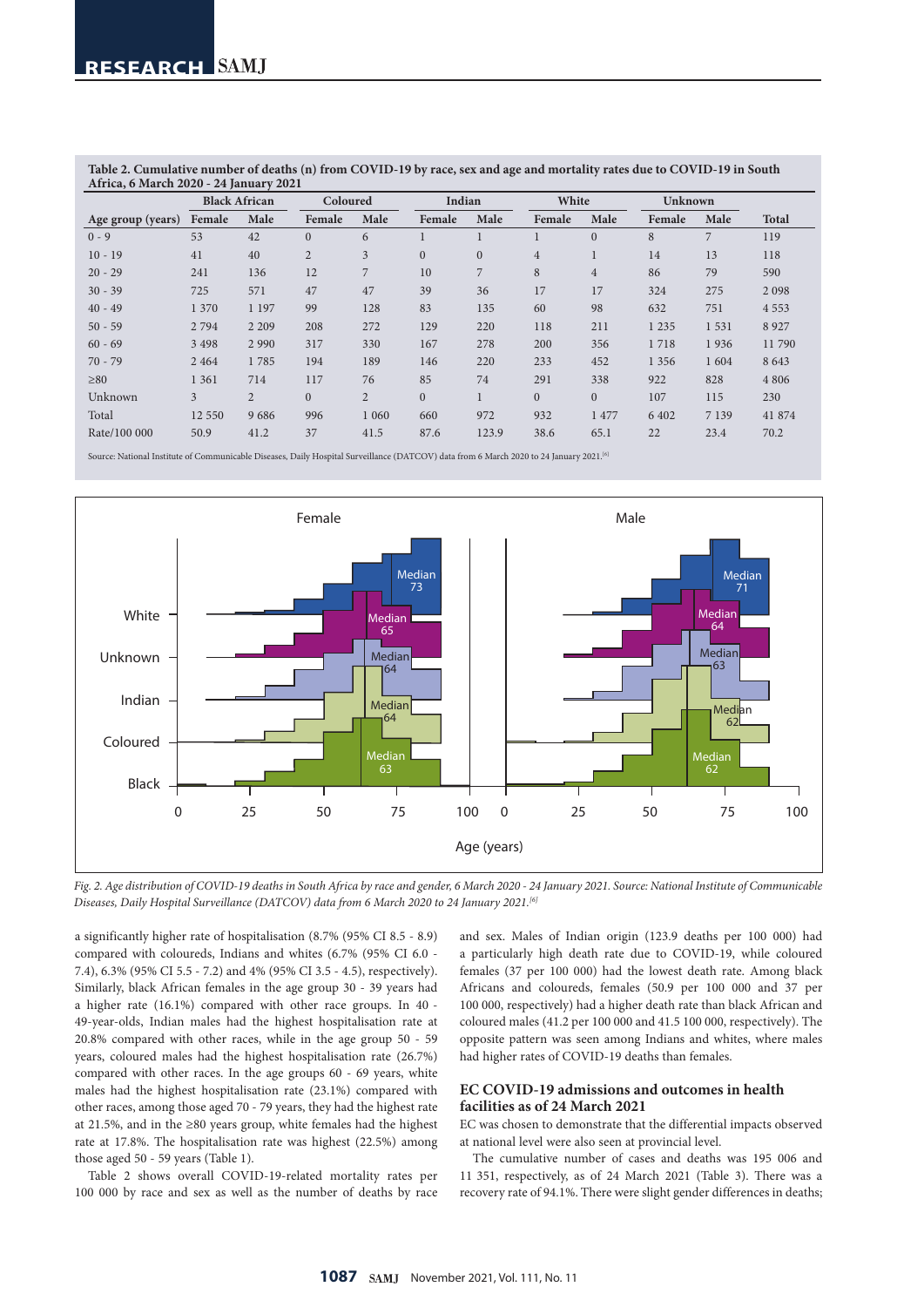## **Table 3. Cumulative number of tests and positive COVID-19 cases as well as recoveries, deaths, admissions and outcomes in Eastern Cape Province, South Africa, as of 24 March 2021**

| Cumulative cases, deaths and recoveries |                                         |                |                                      |  |  |  |
|-----------------------------------------|-----------------------------------------|----------------|--------------------------------------|--|--|--|
| Total confirmed cases, N                | Total deaths, n (CFR)                   |                | Recoveries, <i>n</i> (recovery rate) |  |  |  |
| 195 006                                 | 11 351 (5.8%; males 6.3%, females 5.5%) |                | 183 447 (94.1%)                      |  |  |  |
| Tests, admissions and outcomes          | Public, $n$                             | Private, n     | Total, n                             |  |  |  |
| <b>Tests</b>                            | 344 020                                 | 563 744        | 907 764                              |  |  |  |
| Admissions                              | 22 101                                  | 9 3 9 7        | 31 498                               |  |  |  |
| Outcomes                                |                                         |                |                                      |  |  |  |
| Died                                    | 2 2 6 8                                 | 7 1 4 3        | 9411                                 |  |  |  |
| Discharged alive                        | 7 0 3 5                                 | 13 3 14        | 20 349                               |  |  |  |
| In hospital                             | 53                                      | 50             | 103                                  |  |  |  |
| Transfer to other facility              | 34                                      | 1 5 5 3        | 1587                                 |  |  |  |
| ICU                                     | 18                                      | $\overline{2}$ | 20                                   |  |  |  |
| High care                               | 2                                       | $\overline{0}$ | $\overline{2}$                       |  |  |  |
| General                                 | 33                                      | 48             | 81                                   |  |  |  |
| On oxygen                               | 15                                      | 22             | 37                                   |  |  |  |
| Ventilated                              | 6                                       | $\overline{2}$ | 8                                    |  |  |  |

 $CFR = case$  fatality rate;  $ICU =$  intensive care unit. Source: National Institute of Communicable Diseases, Daily Hospital Surveillance (DATCOV) data and Eastern Cape Daily Epidemiological Report as of 24 March 2021. [6,26]



*Fig. 3. Ratio of COVID-19 deaths to hospitalisations in South Africa, 6 March 2020 - 24 January 2021. Source: National Institute of Communicable Diseases, Daily Hospital Surveillance (DATCOV) data from 6 March 2020 to 24 January 2021.[6]*

of the 5.8% of patients who died, more males (6.3%) than females (5.5%) died.

The cumulative number of SARS-CoV-2 hospitalisations was 31 498. The majority of reported hospitalisations (*n*=22 101; 70.2%) were in public sector health facilities compared with private sector ones (*n*=9 397; 29.8%). Similarly, more SARS-CoV-2 tests were conducted in public sector health facilities (*n*=563 744; 62.1%) compared with private sector ones (*n*=344 020; 39.9%). When stratified by gender, more women than men had SARS-CoV-2 tests (Fig. 4).

At the provincial level, EC had a smaller number of patients discharged alive in the public care sector (*n*=7 035) than in the private sector (*n*=13 314) (Table 3). Of the 29.9% of deaths of hospitalised patients due to SARS-CoV-2-related causes, 75.9% (*n*=7 143) occurred in public sector facilities. Of the total number of patients, 20 349 (64.6%) were discharged alive and 103 (0.33%) were currently admitted. Of those who were currently admitted, 81 (78.6%) were in general wards, 20 (20.4%) in intensive care units (ICUs) and 2 (1.9%) in high care; 37 hospitalised patients (35.9%) were on oxygen, and 8 (7.8%) were on ventilation.

The CFR differed by age group and sex (Fig. 5); specifically, it differed between the younger and older populations, with the latter having a higher CFR. The SARS-CoV-2-related CFR increased with advancing age. The CFR also differed by gender, with males having a higher CFR than females.

# **Discussion**

#### **COVID-19 admissions**

The findings show differential impacts of COVID-19 in admissions and mortality in population and age groups. Admissions and deaths occurred later in age for whites compared with black Africans.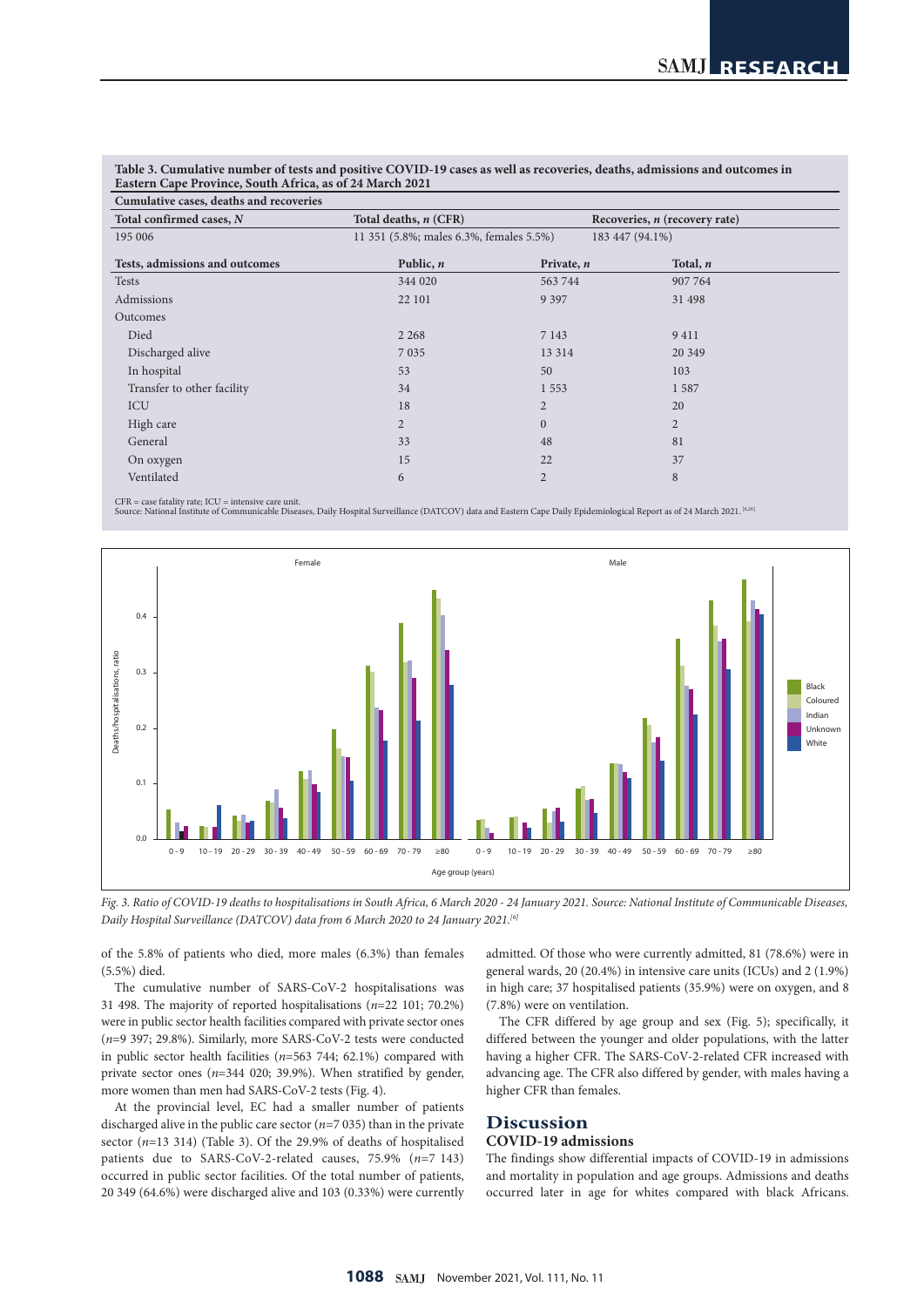

*Fig. 4. SARS-CoV-2 tests by age group and gender in the past 31 days, as of 24 March 2021. Source: Eastern Cape Daily Epidemiological Report No. 355 as of 24 March 2021.[26]*



*Fig. 5. COVID-19-related CFR in Eastern Cape Province by age group and sex as of 24 March 2021. Source: Eastern Cape Daily Epidemiological Report No. 355 as of 24 March 2021.[26] (CFR = case fatality rate.)*

Admission differences may be due to racial disparities in exposure and susceptibility due to disproportionately higher rates of non-communicable diseases and disease severity.<sup>[27]</sup> Differential impacts of SARS-CoV-2-related deaths were evident in EC. The vulnerability of black Africans to other pandemics in SA (e.g. tuberculosis (TB) and HIV) is well known,  $[28]$  and similar observations were made in the USA, where African Americans had disproportionately high infection and mortality rates due to COVID-19.[25,27,29,30] Considered attention to race and socioeconomic barriers is needed.

Proportions of COVID-19 hospitalisations were highest among persons aged 50 - 59 years (22.5%) and lowest among those aged 0 - 9 years (1.8%). The association between older age and hospital admission has been reported previously.<sup>[6]</sup> Factors that may explain higher admission rates among the elderly include deterioration of health with age,<sup>[31]</sup> with consequent weakening of immune function (immunosenescence) that hinders pathogen

recognition, alert signalling and clearance, [32] and a heightened inflammatory environment (inflammaging) which is caused by an overexcited yet ineffective alert immune system.[32] Consequently, older people with infectious diseases such as COVID-19 have an increased tendency to develop opportunistic infections,[33] which may rapidly develop into severe illnesses.[32] Furthermore, age-related comorbidities are highly prevalent in the ageing population in SA.<sup>[34,35]</sup> The elderly may also have difficulties in accessing healthcare and in implementing hygiene behaviours.<sup>[19]</sup> SA has a growing ageing population, with 8.5% of the population being >60 years old.[19] In a study of 2 491 adults hospitalised with laboratory-confirmed COVID-19 in the USA, older age and male sex were associated with admission to ICUs.<sup>[36]</sup> Findings from China and the USA have also shown that older age was one of the determinants of COVID-9 hospitalisation.<sup>[37,38]</sup> There is a need to address health needs and access in this population.

The SA healthcare system services an estimated population of >59 million. It is composed of private and public sectors, with 82% of the population accessing healthcare from the public health sector, while 17% use medical aid to access private healthcare. The public health system is overstretched and under-resourced. However, access to private health services depends mainly on the ability to pay.[39] Public healthcare is characterised by challenges such as long waiting hours, rushed appointments, old facilities, poor disease control and prevention practices, and poor quality of care compared with private healthcare.<sup>[39,40]</sup> These differences may be magnified further by COVID-19. Admission to a public sector facility has been associated with an increased risk of COVID-19 mortality.[6]

The present study revealed that higher proportions of black Africans than other racial groups were admitted to public health facilities. Of the majority (>80%) of South Africans who use the public healthcare system, most are black, while most of the  $<$  20% who use private healthcare are white.  $\left[^{41}\right]$ Approximately 50% of health resources are enjoyed by 16% of South Africans (mainly whites).[42] Approximately 73% of South Africans, mostly black Africans, did not have medical aid in 2018 and therefore cannot afford or access private medical care.<sup>[41]</sup> Black Africans have limited resources (assets, wealth and medical insurance), which may affect access to good healthcare or delay seeking healthcare.<sup>[40,43]</sup> Insurance coverage has been shown to be strongly associated with better health outcomes,<sup>[44]</sup> yet in 2018, only 10% of black Africans belonged to medical aid schemes that would afford them access to private healthcare.<sup>[45]</sup> This inequity implies that COVID-19 worsens existing preventable health differences that remain persistent in SA and increases national levels of poverty and malnutrition.[46,47]

Gender differences in rates of COVID-19 hospital admissions were also observed. Although women were admitted at younger ages than men, they tended to die at older ages. The reasons for this finding have been alluded to in an earlier section of the discussion.

# **Mortality**

The results show that COVID-19 in-hospital mortality was highest in black Africans, followed by coloureds, Indians and whites. The differences may be attributed to preexisting inequalities, as black Africans have a disproportionately high burden of unemployment and poverty (such as no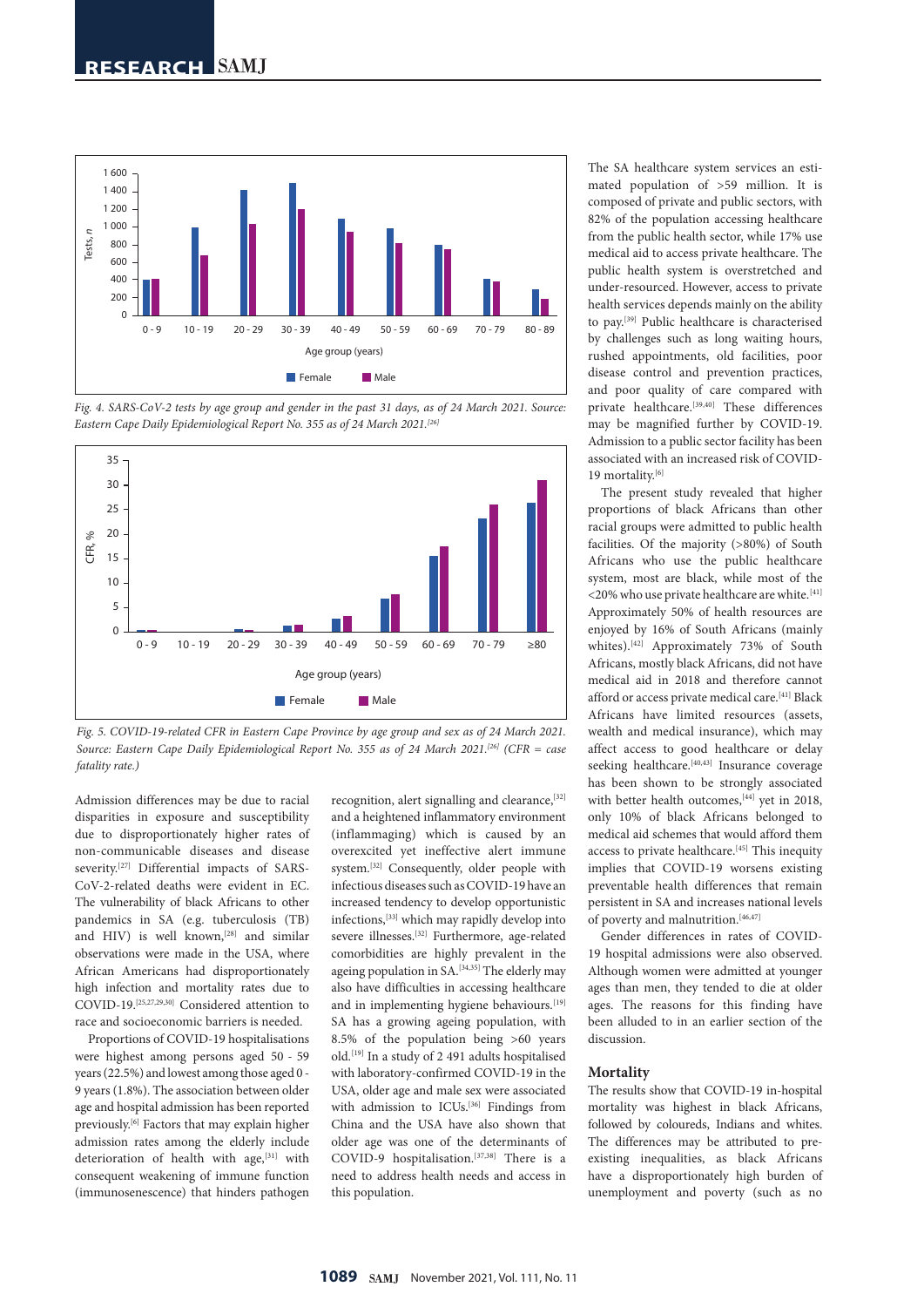education, no income, no shelter and no food) than other population groups in SA.[19] These conditions have consistently led to higher mortality among black Africans (68.5%) compared with whites (9.5%), coloureds  $(7.7%)$  and Indians  $(1.8%)$ .<sup>[48]</sup> The high mortality of black Africans due to other pandemics in SA, such as TB and HIV, is well known.[19] Similar observations were made in the USA, where African Americans had disproportionately high infection and mortality rates due to COVID-19.<sup>[49,50]</sup> COVID-19 deaths were also higher among the elderly, as expected. In 2009, 151 700 - 575 400 deaths among H1N1 admissions were of older patients ( $\geq$ 50 years).<sup>[51,52]</sup>

The results of the present study show higher mortality among males than females. Similarly, men (6.3%) had a higher CFR than women (5.5%). Men may delay visiting health facilities because they generally have poor health-seeking behaviour, which may increase disease severity. They may also have underlying health conditions of which they are not aware. Men are also known to have more risky health behaviours, such as tobacco and alcohol use, than women.<sup>[53]</sup> These risky behaviours are associated with an increased risk of cardiovascular disease (CVD), and CVD is reported to be higher in men than women.<sup>[54]</sup> Several factors may explain the lower mortality in women. Generally, women are known to have better health-seeking behaviours than men,[55] which could increase their opportunity to be screened for COVID-19 and diagnosed early and not become severely ill. Specifically, women are traditionally responsible for the family's health and are likely to be knowledgeable about pathological symptoms. As such, they have been reported to be more likely to use healthcare services than men. It is important to note that although the mortality rate was higher for men than women, females' cumulative incidence risk has consistently remained high since the beginning of the pandemic. This risk may be attributed to gender inequalities such as women being in service occupations and vulnerabilities in domestic and local chores; many women are compelled to be part of super-spreader events as they need to cook and serve food at such events for financial security.[56] These findings provide insight into gender-related differences in healthcare or disease risk. Analysis and documentation of these differences are essential for improving service delivery and assessing the dual goals of improving health status and reducing health inequalities.

It should be noted that the in-hospital mortality rate does not represent total COVID-19 mortality, as many deaths occur outside healthcare facilities. For example, in EC, >40% of persons who died outside healthcare facilities tested positive for SARS-CoV-2.

#### **Study strengths and limitations**

The present study should be interpreted within the context of its strengths and potential limitations. It contributes to the understanding of COVID-19 impacts in SA, as few studies have highlighted the socioeconomic inequalities that shape COVID-19 impacts. Some patients who were not admitted to hospital may have been admitted to other institutions. Some discharged patients may have been readmitted elsewhere with critical illness or could have died after discharge, resulting in under- and/or overestimating the study's outcomes (hospitalisation and mortality). The period for the data used in this study differed (for DATCOV, we used data from 6 March 2020 to 24 January 2021, and for EC we used data as of 24 March 2021).

## **Conclusions**

This review revealed the heterogeneous nature of COVID-19 impacts in SA and highlights population groups that are more vulnerable and prone to severe COVID-19 impacts. Existing socioeconomic

inequalities seem to shape the effects of COVID-19, both directly and indirectly. COVID-19 may severely impact black Africans, marginalised groups and groups with low socioeconomic status (SES). These differential impacts call for considered attention to mitigating the health disparities among African black populations, including urgent implementation of the comprehensive National Health Insurance, which would expand health resources and investments to under-served communities and fulfil the constitutional right of every SA citizen to health and the National Development Plan key objective, 'Health care for all'.[57] These unique impacts are not often spoken about, yet they have major public health implications for the current and subsequent waves of COVID-19. Understanding the differential impacts of the COVID-19 pandemic on health services, health outcomes and equity is critical, not only for the attainment of equity and social justice but also for planning and adapting public health responses, identification and application of risks and evidence-based strategies, and reduction of the burden of disease, and for advocacy purposes. We call for deliberate efforts to collect SES data in the country's surveillance systems to design targeted, focused and feasible interventions.

#### **Declaration.** None.

**Acknowledgements.**The authors are grateful to the NICD and the EC Department of Health for making the COVID-19 data available.

**Author contributions.** NP-M led the conceptualisation and writing of all sections of the manuscript. OS co-led the conceptualisation and writing of the different sections of the manuscript. WJ described the methodology and made input on the results. SDB assisted with conceptualisation, review and input on different versions of manuscript. KM did some of the graphics and description of findings. EP reviewed the literature and references, collated inputs and reviewed the manuscript. KZ did computations of *p*-values and relative risks and reviewed the manuscript. NZ made input on the literature and reviewed the manauscript. MC assisted with references, redrawing of graphics and review of the manuscript. All authors reviewed the manuscript.

**Funding.** Apart from the publication fees paid by the University of Johannesburg, the author(s) received no financial support for the research and authorship.

**Conflicts of interest.** None.

- 1. World Health Organization. Coronavirus (COVID-19) dashboard. 2021. https://covid19.wh. (accessed 5 May 2021). 2. Centers for Disease Control and Prevention Africa. Coronavirus Disease 2019 (COVID-19). 2021.
- <https://africacdc.org/covid-19/> (accessed 5 May 2021).
- 3. Department of Health, South Africa. COVID-19 Online Resource & News Portal. Update on Covid-19 (05th May 2021). 5 May 2021. [https://sacoronavirus.co.za/2021/05/05/update-on-covid-19-05th-](https://sacoronavirus.co.za/2021/05/05/update-on-covid-19-05th-may-2021/)[may-2021/](https://sacoronavirus.co.za/2021/05/05/update-on-covid-19-05th-may-2021/) (accessed 6 October 2021).
- 4. Mendelson M, Booyens L, Boutall A, et al. The mechanics of setting up a COVID-19 resp Experiences of the COVID-19 epidemic from Groote Schuur Hospital, Cape Town, South Africa. S Afr Med J 2020;110(9):968-972. <https://doi.org/10.7196/SAMJ.2020.v110i10.15215>
- 5. Burke J. South Africa struggles to contain second Covid wave with new strain. Guardian, 22 December 2020. https://www.themaxidian.com/world/2020/dec/22/south-africa-struggles-contain-second-covidardian.com/world/2020/dec/22/south-africa-struggles-contain-sec [wave-new-strain](https://www.theguardian.com/world/2020/dec/22/south-africa-struggles-contain-second-covid-wave-new-strain) (accessed 23 March 2021).
- 6. National Institute for Communicable Diseases. COVID-19 hospital surveillance update: South Africa Week 10 2021. 2021. [https://www.nicd.ac.za/wp-content/uploads/2021/03/NICD-COVID-19-](https://www.nicd.ac.za/wp-content/uploads/2021/03/NICD-COVID-19-Weekly-Sentinel-Hospital-Surveillnace-update-Week-10-2021.pdf) National Institute for Commutation Existeds. Cover To Inspire<br>Africa Week 10 2021. 2021. https://www.nicd.ac.za/wp-content/uploads/2021/03/NICD-COV<br>[Weekly-Sentinel-Hospital-Surveillnace-update-Week-10-2021.pdf](https://www.nicd.ac.za/wp-content/uploads/2021/03/NICD-COVID-19-Weekly-Sentinel-Hospital-Surveillnace-update-Week-10-2021.pdf) (accessed 6
- 7. Parliamentary Monitoring Group. Eastern Cape COVID-19 Challenges & Interventions;<br>Impact of alcohol on health services. 22 July 2020. [https://pmg.org.za/page/](https://pmg.org.za/page/EasternCapeCOVID19Challenges&InterventionsImpactofalcoholonHealthServices)<br>EasternCapeCOVID19Challenges&InterventionsImpactofalcoholonH 2021).<br>8. News24. Bruisii
- ng financial losses and near capacity: Covid-19 second wave hits SA's private hospitals. 18 December 2020. https://www.news24.com/fin24/companies/health/bruising-financial[near-capacity-covid-19-second-wave-hits-sas-private-hospitals-20201218](https://www.news24.com/fin24/companies/health/bruising-financial-losses-and-near-capacity-covid-19-second-wave-hits-sas-private-hospitals-20201218) (accessed 6 October 2021).
- 9. Jassat W, Madura C, Ozougwu L, et al. Increased mortality among individuals hospitalised with COVID-19 during the second wave in South Africa. MedRxiv 2021 (epub 10 March 2021). [https://doi.](https://doi.org/10.1101/2021.03.09.21253184) [org/10.1101/2021.03.09.21253184](https://doi.org/10.1101/2021.03.09.21253184)
- 10. Business Insider SA. SA's Covid-19 dead are supposed to be buried fast but even cremations are taking weeks. 15 January 2021. https://www.businessinsider.co.za/hospitals-are-coping-but-home-affairs-i [delaying-burials-funeral-parlours-say-2021-1](https://www.businessinsider.co.za/hospitals-are-coping-but-home-affairs-is-delaying-burials-funeral-parlours-say-2021-1) (accessed 23 March 2021).